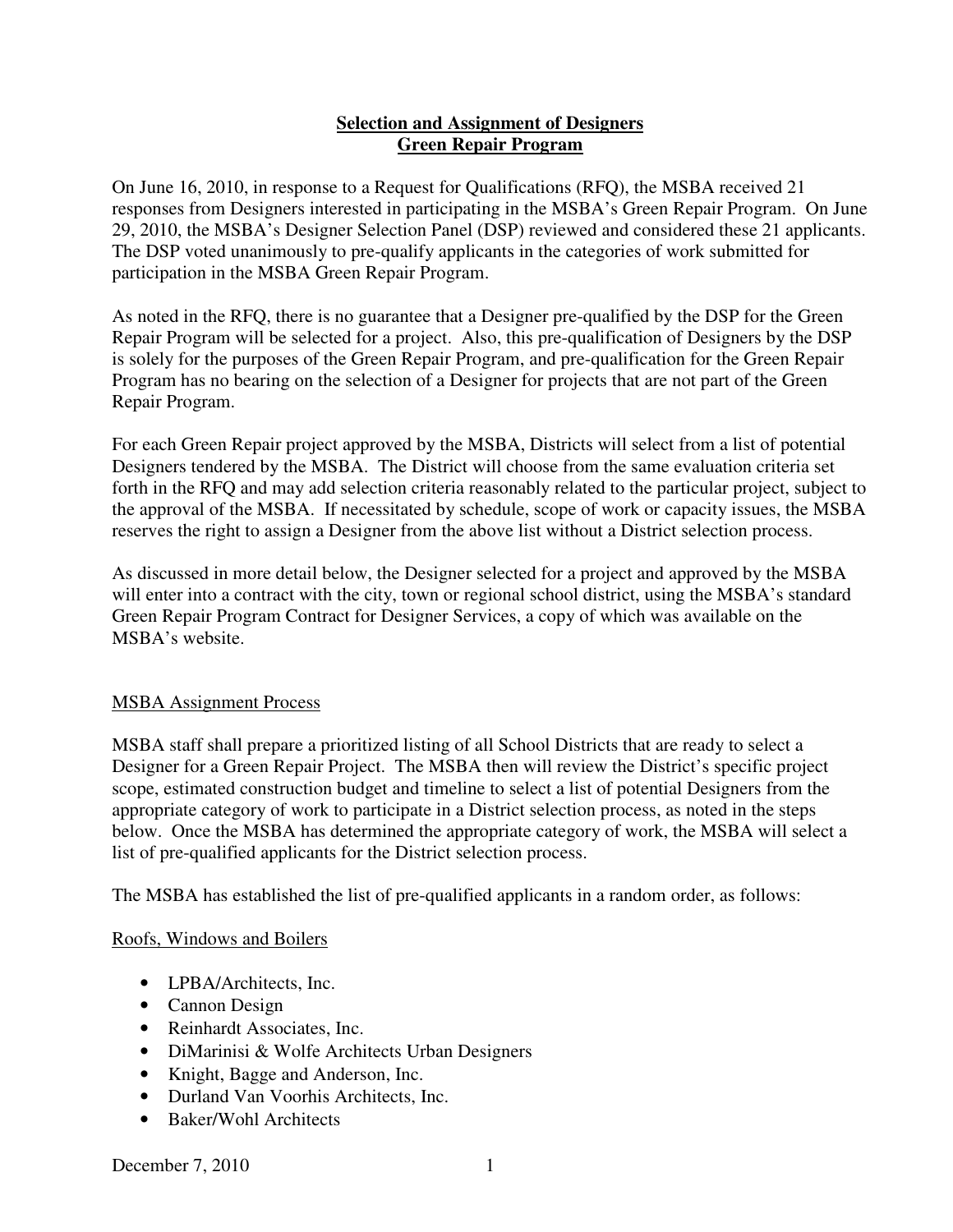- CGKV Architects, Inc.
- CSS Architects, Inc.
- Turowski2 Architecture, Inc.
- Tighe & Bond, Inc.
- ICON Architecture
- Habeeb and Associates
- Bradley Architects, Inc.

Roofs and Windows

- Russo Barr Associates
- Gale Associates, Inc.

### Boilers

- SED Assoc. Corp.
- BVH Integrated Services, Inc.
- RDK Engineers
- Hesnor Engineering (Self-limited to Western Massachusetts)
- BLW Engineers, Inc.

When determining which firms to tender to the School District, the MSBA will begin at the top of the list of pre-qualified applicants in the selected category of work and select applicants to tender to the district based on the complexity of the project's scope, the estimated costs of the project, the number of schools involved and/or the geographical location of the project. It should be noted that the MSBA will utilize the Boiler category for Districts whose scope of work is limited to boiler work. If capacity among the Boiler applicants becomes a factor, then the MSBA will include applicants in the Roof, Windows and Boilers category on its lists for Districts with strictly boiler projects. In addition, for Districts whose scope of work may be Roofs and Windows, the MSBA will select from both the applicants for Roofs and Windows and the applicants for Roofs, Windows and Boilers.

MSBA staff shall prepare a prioritized listing of all school districts that are ready to select a Designer. The MSBA will strive to select a minimum of three firms for each District selection process and will review each firm's application to ensure that:

- a. The Firm is independent of the Project and is not participating in any other role or function related to the Project;
- b. The Firm's experience as submitted in its application is best suited to the specific scope of work as defined by the District; and
- c. The Firm has adequate resources and capacity to accomplish the work based on their current workload, geographic location and the number of assignments received as part of the MSBA Green Repair Program.

If the MSBA determines that the a firm does not satisfy all of the above objectives for a particular Project, the MSBA will not select that firm for the Project and will proceed to the next firm on the

### December 7, 2010 2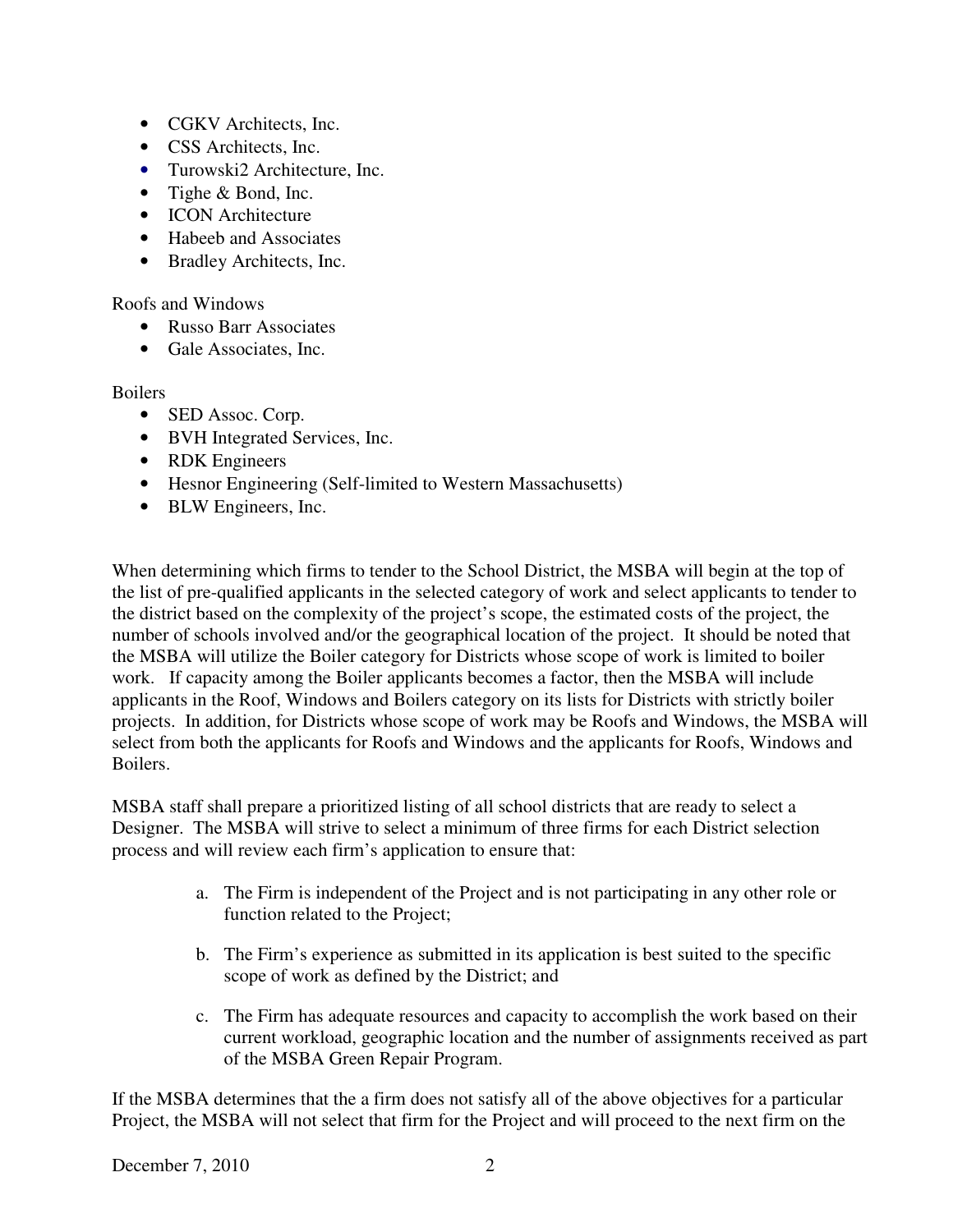pre-qualified list until it finds a firm that satisfies each of the objectives for that Project. The passedover firm will be considered for the next Green Repair Project and the MSBA will perform the same analysis to determine whether it meets the above objectives.

# District selection process

## *The District must complete the following selection process in two weeks.*

1) The District shall assemble a review committee, which shall include, at a minimum, one member designated by the school committee, the superintendent of schools or his/her designee and the chief executive officer of the city or town or his/her designee. The Owner's Project Manager also will participate in the process and assist the District with submitting its selection criteria, reviewing the applications, recording the review and preparing the final recommendation of selection to the MSBA.

2) Prior to reviewing the applications, the District shall submit to the MSBA the selection criteria it will use to perform its selection. See attached Selection Criteria Form.

3) The District *must* utilize the following selection criteria in its selection, at a minimum, but may utilize all of the criteria established in the RFQ and may add additional criteria as may be relevant to the specific project scope, subject to approval by the MSBA.

- a. Prior similar experience
- b. Personnel qualifications and key personnel assigned to the work
- c. Current workload and capacity

If the District would like to utilize evaluation criteria in addition to those set forth in the RFQ, such proposed additional criteria must be set forth in the Selection Criteria Form and approved by the MSBA before the District begins its review of the applications.

4) Upon receipt and acceptance of the District's Selection Criteria Form, the MSBA Green Repair Project Managers shall forward a list of pre-qualified Designers to the District and a copy of their applications.

5) The District shall review each of the applications received from the MSBA. After review of the applications, the District may opt to conduct interviews, provided the interviews are complete within the 2-week timeframe. If the District decides to conduct interviews, it must notify the MSBA of the date and time and submit the interview questions for acceptance by the MSBA. The MSBA may choose to participate in the interview process.

6) The District shall select a Designer in accordance with the approved selection criteria. The District, with assistance from the OPM, then shall prepare the Record of Selection form and submit the signed selection form to the MSBA for its consideration. After accepting the selection of a Designer, the MSBA will complete the Designer Record of Selection form and forward it to the District.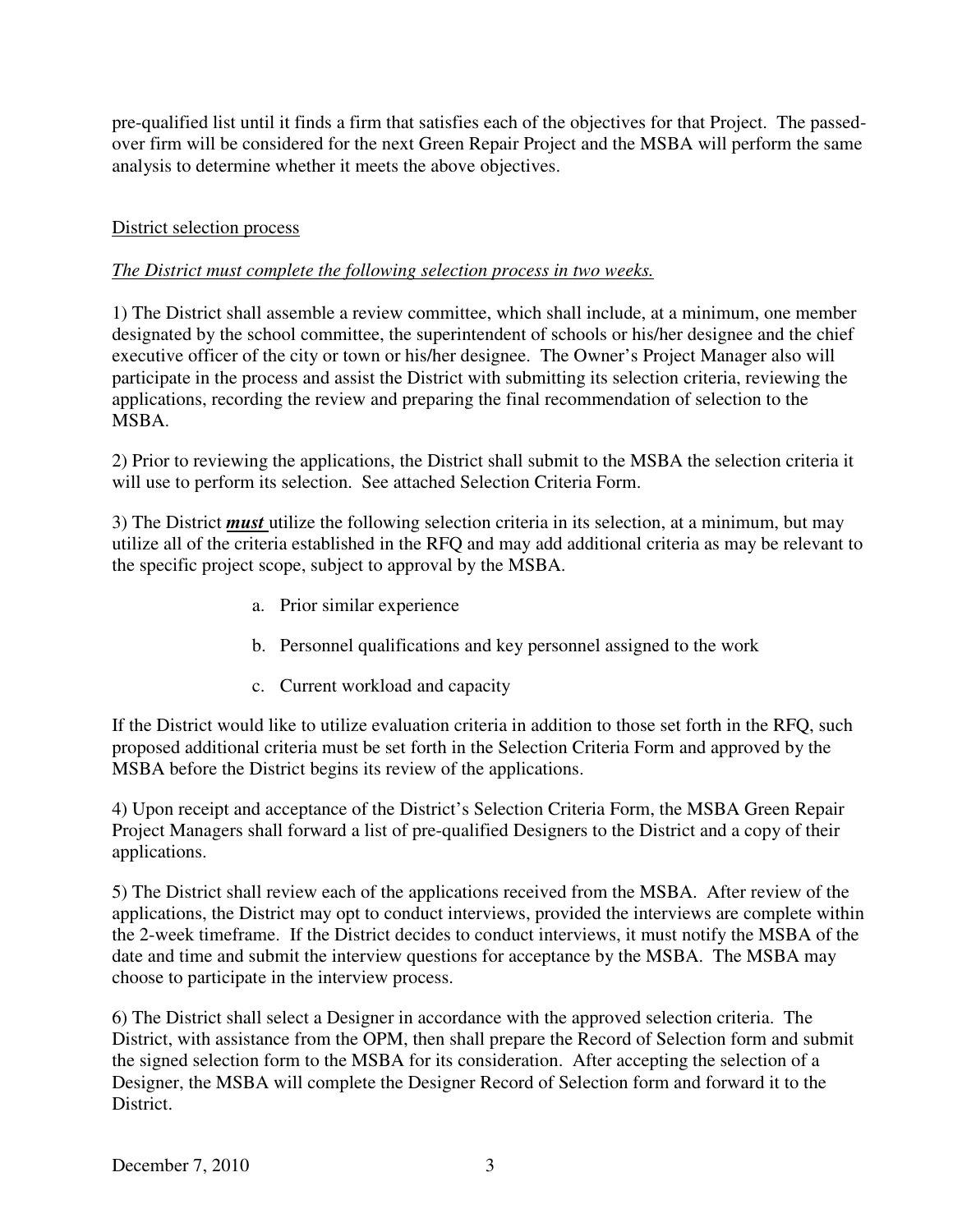7) Upon receipt of the MSBA's acceptance of the Designer Selection Form, the District, with assistance from the OPM, will negotiate the fee with the Designer and execute the Green Repair Program Contract for Designer Services. Prior to commencing negotiations, the District, with assistance from the OPM, will provide the Designer with a specific project scope, estimated construction budget, scope of services and a timeline for completion of the work, each of which shall have been approved by the MSBA. The District shall submit a copy of the executed Green Repair Program Contract for Designer Services to the MSBA.

## Role of the OPM

- 1) The OPM will be the primary point of contact for project specific information related to the District selection process.
- 2) The OPM will assist the District in preparing its selection criteria and submitting it to the MSBA for approval.
- 3) The OPM must arrange for site visits, as may be requested by the District or the potential respondents.
- 4) The OPM must arrange for interviews, as may be required, and obtain MSBA acceptance and arrange for MSBA participation, if required.
- 5) The OPM shall check the references of the applicants and provide the District with a summary of the reference checks.
- 6) The OPM shall review and provide the MSBA with a record of the District's selection comment on each of the submitted proposals.
- 7) The OPM shall assist the District in negotiating and finalizing the fee with the Designer and submitting the executed contract to the MSBA.

Standard letters, contracts and deliverables

- 1) MSBA e-mail notification of District Designer selection applications
- 2) District Selection Criteria form
- 3) Record of Selection form
- 4) Green Repair Program Contract for Designer Services (http://www.massschoolbuildings.org/program\_ektid652.aspx)
- 5) District Transmittal of Executed Designer Contract and project schedule workplan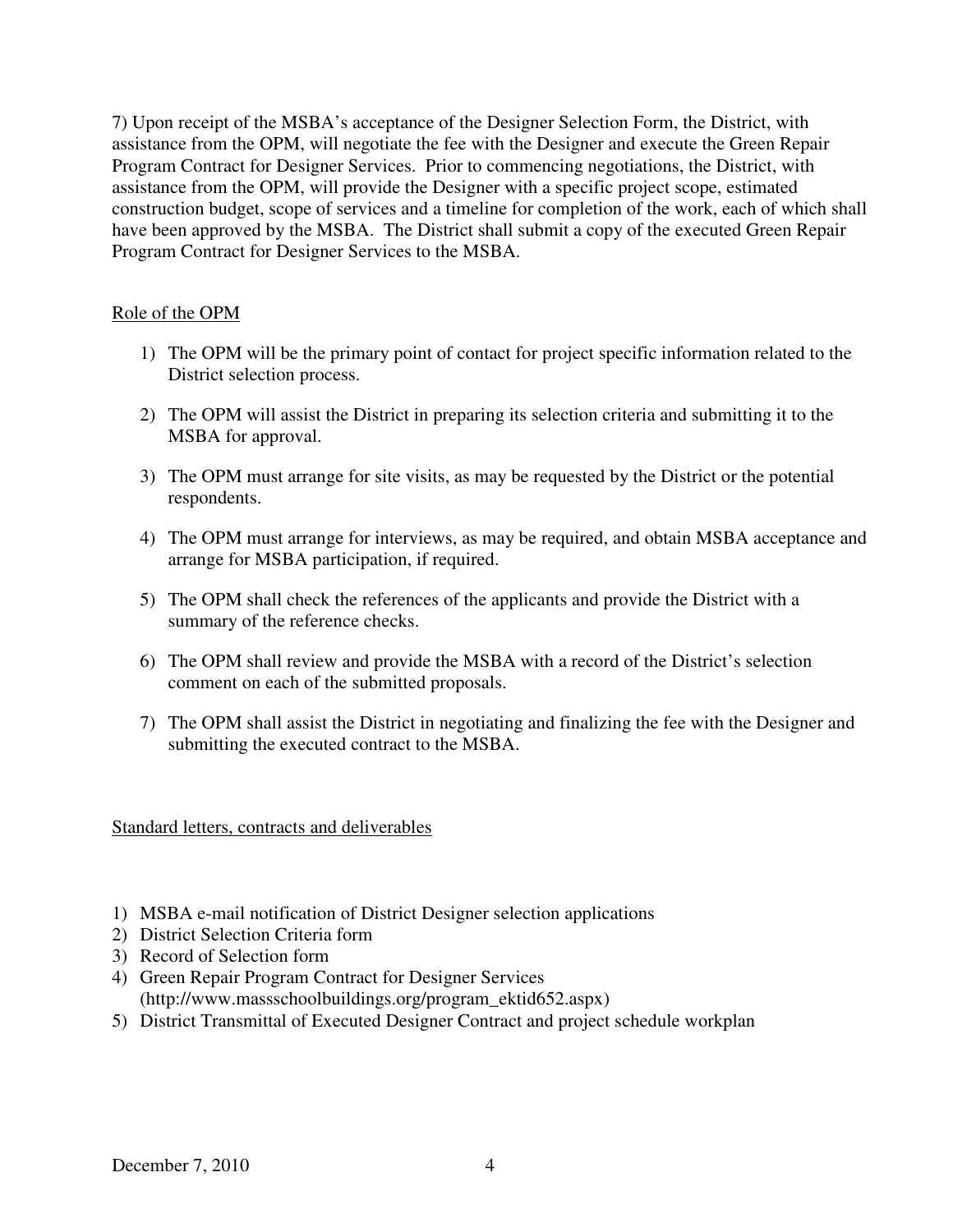# **[Letterhead of City/Town/Regional School District]**

### **Selection Criteria Form Designer Green Repair Program**

1) District Selection Committee

In accordance with "Selection and Assignment of Designers – Green Repair Program," assembled for your review and approval is the membership of the Selection Committee for **EXECUTE:** Committee Members include the following:

| (Please provide name, title, address and phone number of each member.) |  |  |  |
|------------------------------------------------------------------------|--|--|--|
|------------------------------------------------------------------------|--|--|--|

| <b>Designation</b>           | <b>Name and Title</b> | <b>E-Mail Address and</b><br><b>Phone Number</b> |
|------------------------------|-----------------------|--------------------------------------------------|
|                              |                       |                                                  |
| <b>School Committee</b>      |                       |                                                  |
| Member*                      |                       |                                                  |
| Superintendent of schools    |                       |                                                  |
| or his/her designee*         |                       |                                                  |
| <b>Local Chief Executive</b> |                       |                                                  |
| Officer or his/her           |                       |                                                  |
| $designee*$                  |                       |                                                  |
| Other members (Please        |                       |                                                  |
| add lines, if necessary, to  |                       |                                                  |
| indicate additional          |                       |                                                  |
| members of selection         |                       |                                                  |
| committee)                   |                       |                                                  |

\*Required members

### 2) District Selection Criteria

In accordance with "Selection and Assignment of Designers – Green Repair Program," assembled for your review and approval is the Selection Criteria that the District intends to use as noted by a check below for selecting a designer from the applicants pre-selected through the Green Repair Program for (NAME OF SCHOOL). Selection Criteria include the following:

| a.) Selection Criteria                    | Criteria<br>selected |
|-------------------------------------------|----------------------|
| <b>Prior Similar</b><br><b>Experience</b> | X                    |
| <b>Personnel</b><br><b>Qualifications</b> | X                    |
| <b>Current Workload</b><br>and Capacity   | X                    |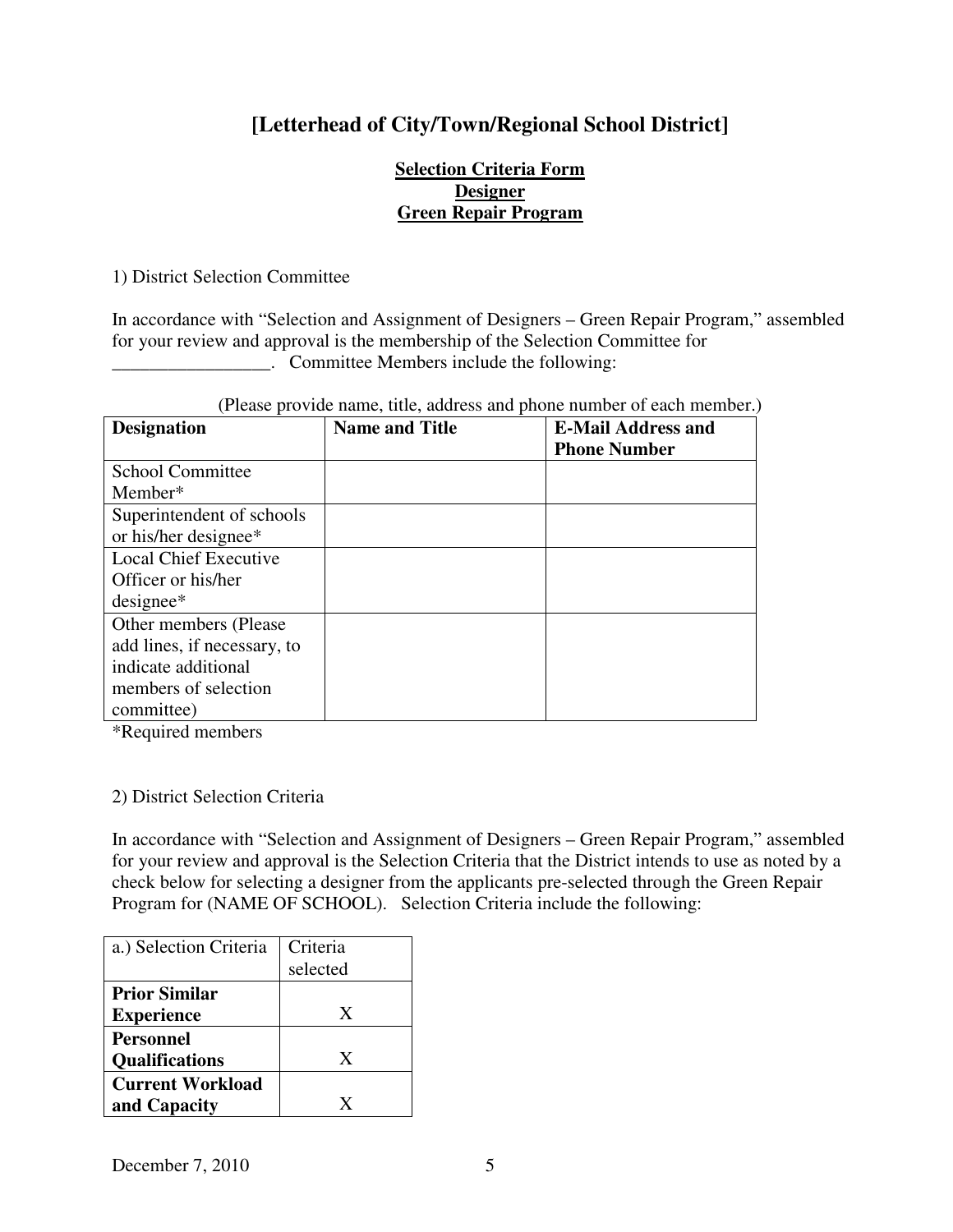| Experience with            |  |
|----------------------------|--|
| <b>Stretch Energy Code</b> |  |
| Knowledge of               |  |
| <b>Energy Efficiency</b>   |  |
| Programs                   |  |
| <b>Financial Stability</b> |  |
| <b>Additional Criteria</b> |  |

(Bold selection criteria must be utilized by the District in its evaluation.)

b) Description of rating system to be used for the Selection Criteria: (NOTE: The MSBA recommends use of a numerical rating rather than least/advantageous and highly advantageous.)

# 3) District Interviews

If the District chooses to conduct interviews after review of the applications, the District will notify the MSBA of the time and submit the interview questions for acceptance by the MSBA. The MSBA may choose to participate in the interview process.

The (NAME OF DISTRICT) recommends as outlined in steps 1 and 2 above the District Selection Committee Members and the Selection Criteria and agrees to notify the MSBA before conducting interviews, if any.

Sincerely,

By: \_\_\_\_\_\_\_\_\_\_\_\_\_\_\_\_\_\_\_\_\_\_\_\_\_\_\_\_\_\_\_\_\_\_\_\_\_\_\_ Authorized signature for District

Title: \_\_\_\_\_\_\_\_\_\_\_\_\_\_\_\_\_\_\_\_\_\_\_\_\_\_\_\_\_\_\_\_\_\_\_\_\_\_\_

Date: \_\_\_\_\_\_\_\_\_\_\_\_\_\_\_\_\_\_\_\_\_\_\_\_\_\_\_\_\_\_\_\_\_\_\_\_\_\_\_

Accepted by MSBA Date

\_\_\_\_\_\_\_\_\_\_\_\_\_\_\_\_\_\_\_\_\_\_\_\_\_\_\_\_\_\_\_\_\_\_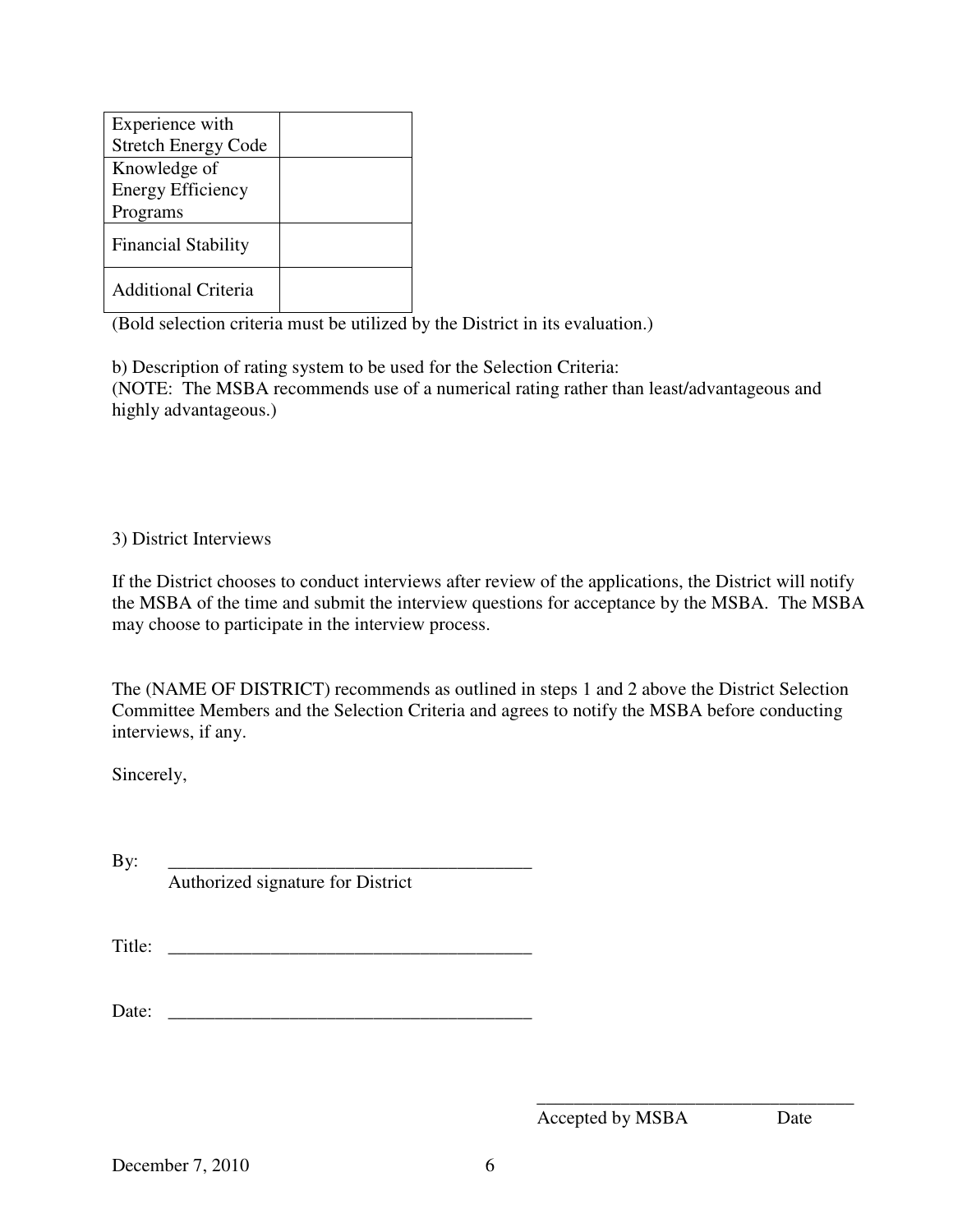# **[Letterhead of City/Town/Regional School District]**

## **Record of Selection Form Designer Green Repair Program**

1) District Selection

In accordance with "Selection and Assignment of Designers – Green Repair Program," assembled for your review are the evaluation results of the District using the Selection Criteria approved by the MSBA for selecting a designer from the applicants pre-selected through the Green Repair Program for (NAME OF SCHOOL). The results from the evaluation of received responses are as follows:

*(Please add columns, if necessary, dependent upon the number of responses received from the MSBA for evaluation.)* 

| 1119111 <sub>1</sub> 01 c/ <i>mmmon1</i> , |          |           |           |           |
|--------------------------------------------|----------|-----------|-----------|-----------|
| a.) Selection                              | Criteria | Designer: | Designer: | Designer: |
| Criteria                                   | selected |           |           |           |
| <b>Prior Similar</b>                       |          |           |           |           |
| <b>Experience</b>                          | X        |           |           |           |
| <b>Personnel</b>                           |          |           |           |           |
| <b>Qualifications</b>                      | X        |           |           |           |
| <b>Current</b>                             |          |           |           |           |
| <b>Workload and</b>                        | X        |           |           |           |
| Capacity                                   |          |           |           |           |
| Experience with                            |          |           |           |           |
| <b>Stretch Energy</b>                      |          |           |           |           |
| Code                                       |          |           |           |           |
| Knowledge of                               |          |           |           |           |
| <b>Energy Efficiency</b>                   |          |           |           |           |
| Programs                                   |          |           |           |           |
| <b>Financial Stability</b>                 |          |           |           |           |
|                                            |          |           |           |           |
| Additional                                 |          |           |           |           |
| Criteria                                   |          |           |           |           |
| Total                                      |          |           |           |           |

(Bold selection criteria must be utilized by the District in its evaluation.)

b) Description of rating system used for the Selection Criteria:

(NOTE: The MSBA recommends use of a numerical rating rather than least/advantageous and highly advantageous.)

The District shall evaluate the Designers using the rating system described by the District and accepted by the MSBA on the "Selection Criteria Form – Designer – Green Repair Program."